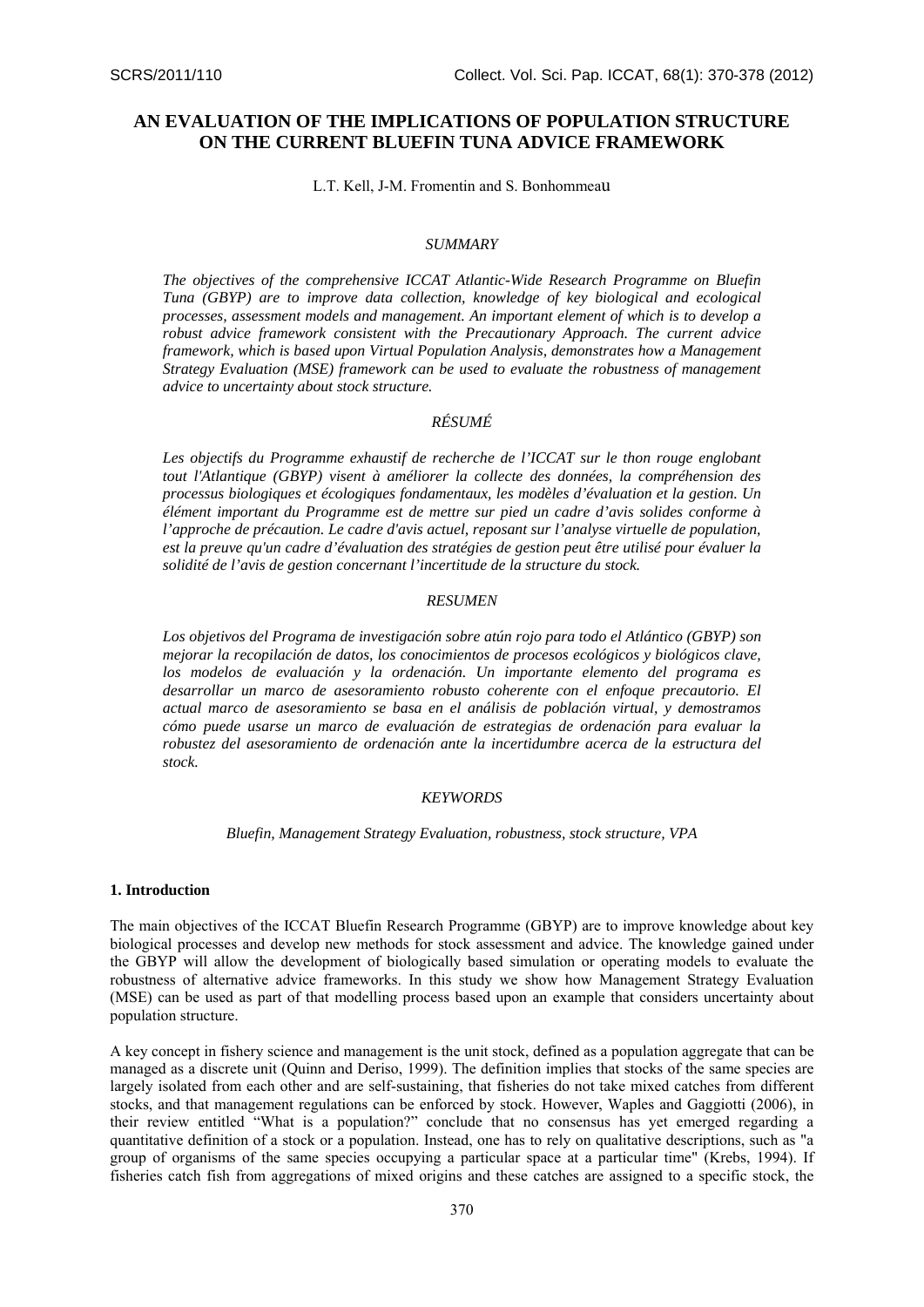results of assessments using classical methods are confounded for all stocks involved. Furthermore, management advice in terms of total allowable catches (TACs) from a stock that is defined operationally (e.g. by the area within which a fishery operates), rather than in terms of biological understanding of population structure (Reiss *et al*., 2009), may have unforeseen ecological and evolutionary impacts. To avoid confusion, the term "population" will be used here to refer to more-or-less reproductively isolated spawning components within a metapopulation (Levins, 1969), and "stock" to the management unit as defined by catches from the fisheries.

Current advice for bluefin tuna is based upon Virtual Population Analysis (VPA), which assumes that the 2 stocks Eastern and Western considered since 1981 are homogeneous and that there is no sub stock structure within them. Here we address the consequences for stock assessment of defining stocks based on fisheries, rather than on reproductive isolation (i.e. real populations), through a generic operating model (or simulation framework) that may be applied to all exploited fish stocks. To do so, we developed a simulation framework that can be used to investigate the consequences of taking into account/ignoring the structure of a given stock into two populations. Specifically, we tested our ability to provide robust advice on spawning stock biomass (*S)* and fishing mortality (F*)* where two populations are caught within a single fishery.

## **2. Material and methods**

The "Fisheries Library in R" (FLR) framework (Kell *et al*., 2007; www.flr-project.org) for management strategy evaluation was used to build an Operating Model (OM) to represent alternative hypotheses about stock and fishery dynamics, allowing a higher level of complexity and assumptions than used by standard stock-assessment models. An Observation-Error Model is used to sample pseudo-data from the OM, and then a Management Procedure (MP); which is the combination of the available pseudo-data, the stock assessment used to derive estimates of stock status and the management model or Harvest Control Rule (HCR) that generates the management outcomes,) is used to derive estimates of stock status from the pseudo-data and to provide management advice.

According to the hypothesis that the current East Atlantic and Mediterranean bluefin tuna stock could actually include at least two populations (Carlsson et al. 2004, Fromentin 2009), we constructed a simple operating model for a stock that includes two allopatric populations (i.e. displaying distinct spatial distributions) with no mixing. Exploitation occurs on both populations but the intensity may change through time on each population. These fisheries define the fish as belonging to a single stock. Biological parameters were taken from the literature and the most recent ICCAT assessment of bluefin tuna; average-at-age vectors for weight, proportion mature, natural mortality and selectivity derived from the Adapt-VPA stock assessment output are presented in **Figure 1**. These values can easily be changed to consider values based on the work of GBYP.

Life-history traits for both sub-populations are identical and are:

- annual spawning (1 cohort per year),
- 50% maturity at age 4, 100% maturity at ages  $5^+$ ,
- fecundity is linearly proportional to weight,
- growth following the von-Bertalanffy equation used in the ICCAT working group (with the following parameters: L∞ = 318.85, k=0.093, t<sub>0</sub>=-0.97),
- length-weight relationship used in the ICCAT working group  $(W=2.95.10^{-5}*L^{2.899})$ .
- lifespan of 40 years.
- age-specific, but time-invariant, natural mortality based on tagging experiments on the southern bluefin tuna and used in the ICCAT working group (i.e., M=0.49 for age 1, M=0.24 for ages 2 to 5, M=0.2 for age 6,  $M=0.175$  for age 7,  $M=0.15$  for age 8,  $M=0.125$  for age 9 and  $M=0.1$  for ages 10 to 20).

Given the selection pattern (s) of a fishery, and the catchability (q) of a population for a given effort  $(E)$ , the fishing mortality rate  $(F_{a,y,j})$  for age *a*, year *y*, and population *j* is given by:

$$
F_{a,y,j} = E_y * q_j * s_{a,j} \tag{1}
$$

Through time, E is assumed to be constant over the first 10 years to lead to  $F = 0.5$  F<sub>MSY</sub>, then to increase over the following 25 years to lead to  $F = 1.5$  F<sub>MSY</sub> and finally to decrease to lead to  $F=0.5F_{MSY}$  over the last 24 years. The effort can vary between the two sub-populations.

Catchability, *q*, is assumed to be constant among sub-population, age and time.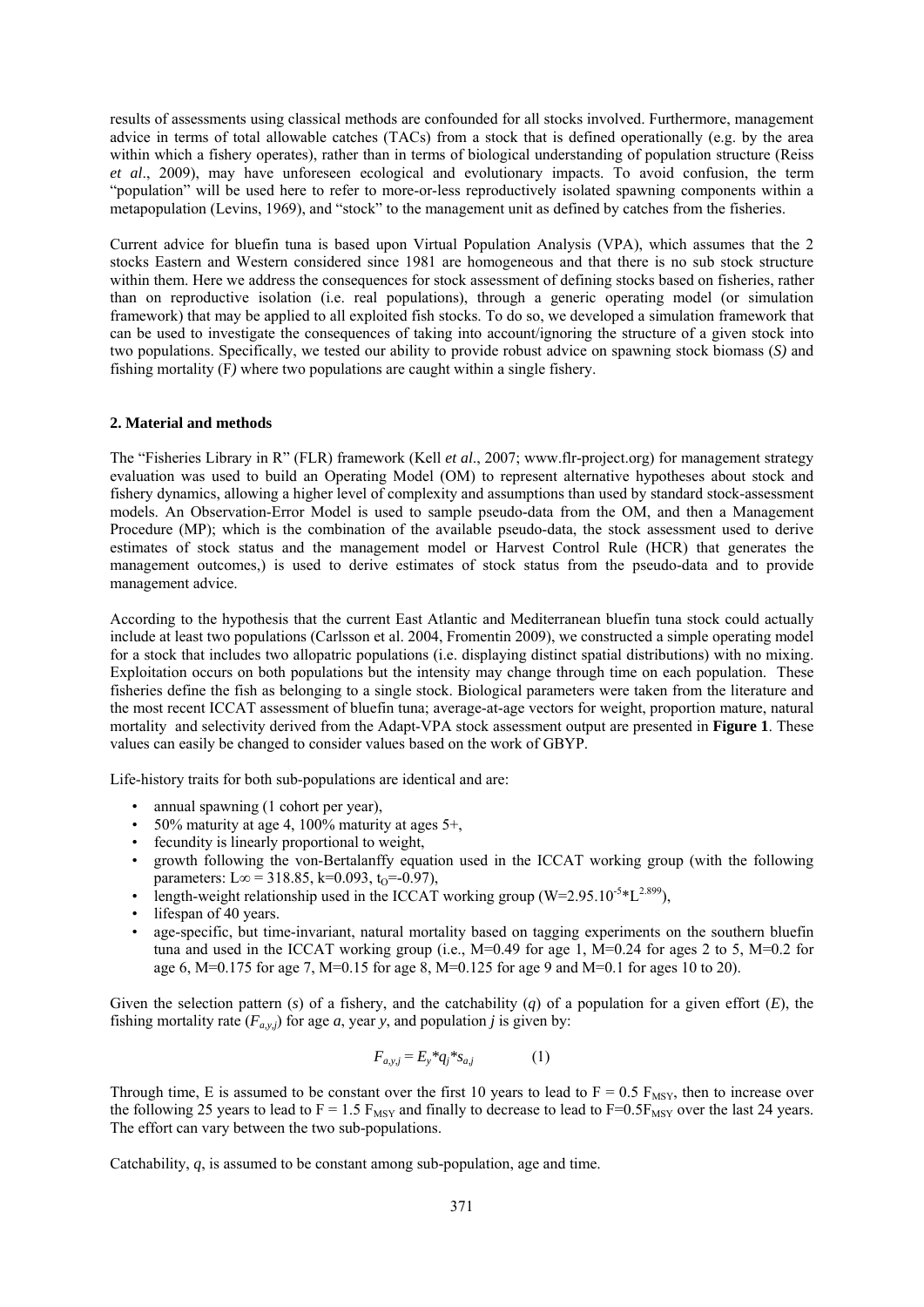The selectivity pattern (*sa*) is assumed to vary by age and corresponds to the long-term average seen in the Bluefin tuna fisheries (Fromentin and Bonhommeau 2011).

The abundance  $(N_i)$  at age  $a+1$ , at the start of year  $y+1$ , in sub-population *j*, is:

$$
N_{a+1,y+1,j} = N_{a,y,j} * exp(-F_{a,y,j} M_{a,y,j})
$$
 (2)

The virgin biomass of a population can be of any relative size and differences in productivity can be modelled through the stock recruitment relationship. Two stock recruitment relationships were considered (i) recruitment is assumed to be independent of spawning stock biomass (*S*), i.e. is environmentally driven so that  $R = R_{MAX}$  or (ii) the recruitment is assumed to be dependent on *S* and follows a Beverton and Holt (1957) stock–recruitment relationship with fixed parameters.

The expected or equilibrium dynamics, conditioned on average-at-age vectors and the stock recruitment relationships are shown in **Figure 2**.  $F_{MSY}$  is shown for the Beverton and Holt based curve and  $F_{0.1}$  for the one based on constant recruitment.

#### *2.1 Stock assessment procedure*

The Stock-Assessment Procedure (SAP) combines a particular sampling regime and stock-assessment technique. The sampling regime is simulated by the Observation-Error Model (OEM), which generates catch-at-age array and indices of abundance from the fisheries on the two populations. The indices of abundance were derived from the adults during the spawning season and thus represent an estimate of the spawning populations.

Using the indices of abundance for calibration, a statistical virtual population analysis (ADAPT-VPA; Porch 1997) is performed to estimate F and N-at-age in the stock, conditional on the assumed values of M and reported catch-at-age. In estimating the terminal Fs, the relationship between number-at-age and the index of abundance is assumed to include measurement and process error, whereas the catch-at-age is assumed to be exact. This means that the estimation errors are largest for the older age groups and smallest for the recruiting age class.

## *2.2 Scenarios*

Two sets of scenarios representing population status and stock-assessment assumptions were considered.

Four scenarios were considered for the 2 populations that correspond to two different developments of effort (and fishing mortality) and two stock recruitment relationship, i.e.:

Population 1cr: Fishing mortality increasing linearly with constant recruitment (i.e. environmentally driven recruitment);

Population 1 bh: Fishing mortality increasing linearly and Beverton and Holt stock recruitment relationship (i.e., depensatory stock recruitment dynamics);

Population 2 cr: Fishing mortality constant at  $F_{MSY}$  with constant recruitment; and

Population 2 bh: Fishing mortality constant at  $F_{MSY}$  and Beverton and Holt stock recruitment dynamics.

**Figure 3** shows the times series F, catch, recruits, SSB, number in plus group and mean size for the four scenarios.

Pairs of these populations were then combined to represent a meta-population where one population was exploited with an increasing fishing mortality and the other with a constant fishing mortality; i.e., options I & III for constant recruitment and II & IV for the Beverton and Holt stock-recruitment relationship.

Four stock assessment scenarios (based on population and age range) were then considered related to the source of the indices of abundance used to calibrate the VPA i.e.:

- A: Indices of abundance available for both juveniles and adults based on both populations
- B: Index of abundance available for only adults based on both populations
- C: Index of abundance available for only adults based on population 1
- D: Index of abundance available for only adults based on population 2.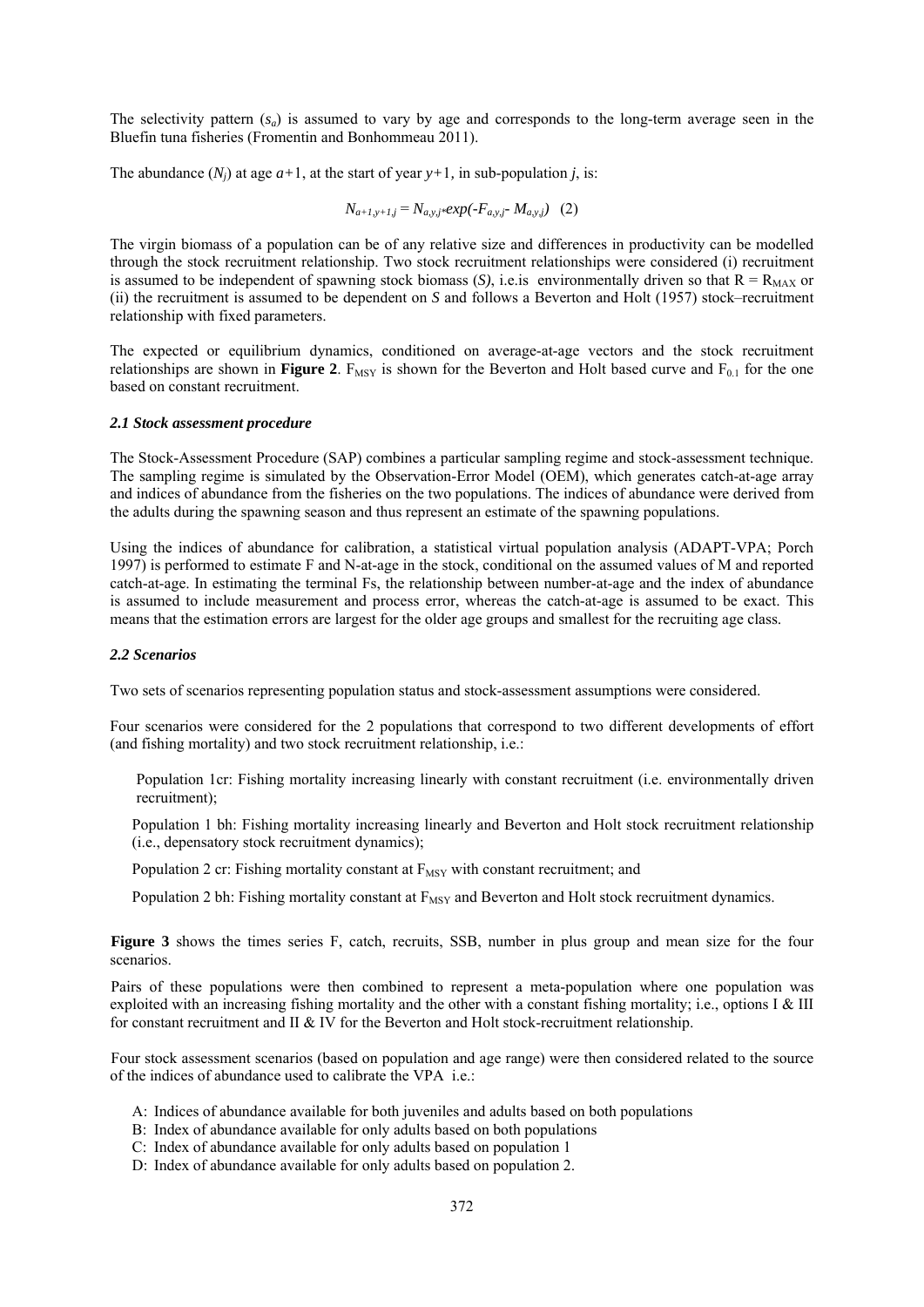Catch-at-age in all cases was summed across the catches from two populations.

In total, this gives eight scenarios, two for the population assumptions by four for the assessment scenarios. The only uncertainty considered was structural uncertainty, i.e. the assessment assumed one population while the data actually came from two populations. The reason for excluding uncertainty such as stochastic variation due to process and measurement error was because this made it easier to see the consequences of violation of the VPA assumptions.

## **3. Results**

**Figure 4** shows the Catch, F and SSB for the meta-population scenario where recruitment dynamics are modeled by a Beverton and Holt stock recruitment relationship and one population is exploited at  $F_{MSY}$  and in the other F is constant. Red corresponds to the sum of the catches and SSB across the two populations. There is no corresponding value for F as this does not make sense for the meta-population. As expected for a constant F the population is in equilibrium, while for an increasing F catch initially increases until  $F_{\text{MSV}}$  &  $B_{\text{MSV}}$  are exceeded after which catch declines. The two columns are identical as no results from the stock assessment are presented.

**Figure 5** presents the same quantities as in **Figure 4** but this time also included the estimates from VPA. Estimates were derived from VPA including year 30, 40, 50, 60 or 70. Therefore for the assessment or management procedure (MP, black line) there are retrospective patterns; i.e. where the end of the time series do not coincide with estimates made subsequently.

It can be seen that the actual catch and that used in the VPA are the same (top row). This time F for the metapopulation (i.e., 2 stocks combined) is plotted. It can be seen that the estimate of F is biased and there is a strong retrospective pattern; the magnitude of the bias and whether the retrospective pattern is due to an over or underestimation of F depends upon the index used in the VPA (column). F is essentially the log ratio of catches less M along a cohort. If catches come from two stocks with one stock at MSY then F will be biased towards F<sub>MSY</sub> since by definition more catch will come from the stock being exploited at MSY. The index chosen also has an effect since VPA requires an estimate of current stock size or F; if this is derived from the overexploited stock then F will be higher than if derived from the stock at  $F_{MSY}$ . This explains the differences in the retrospective patterns among the two populations.

The estimates of SSB are similar to those seen in F but the retrospective patterns are in the opposite directions. Estimates of SSB are greatly overestimated and estimates of F underestimated if the survey comes from the population exploited at MSY.

**Figure 6** presents the same scenarios along with two additional scenarios where either a combined index is available for both juveniles and adults or only a combined adult index is available. Those results further stress the importance to get indices of abundance for both populations; if not, the biases and the retrospective patterns from the VPA increase substantially. **Figure 7** presents the results for constant recruitment and similar patterns are seen.

In the case of the dynamics assuming a Beverton and Holt stock recruitment relationship an important phenomenon can be seen. In this case a population may go extinct while F appears to decline. However there is no subsequent stock recovery.

The index of mean size also shows a bias in that as a population becomes extinct mean size increases.

## **4. Discussion and conclusions**

The relatively simple simulations conducted here showed that if there are two sub-populations within a stock defined for stock assessment that overexploitation/extinction of a sub population may be undetected when assessed by VPA. The exact bias also depends on the indices of abundance used. A simple metric such as mean size was less affected but again still tends to underestimate overfishing.

A particular important phenomenon is when a sub-population becomes extinction F appears to decrease although there is no subsequent stock recovery.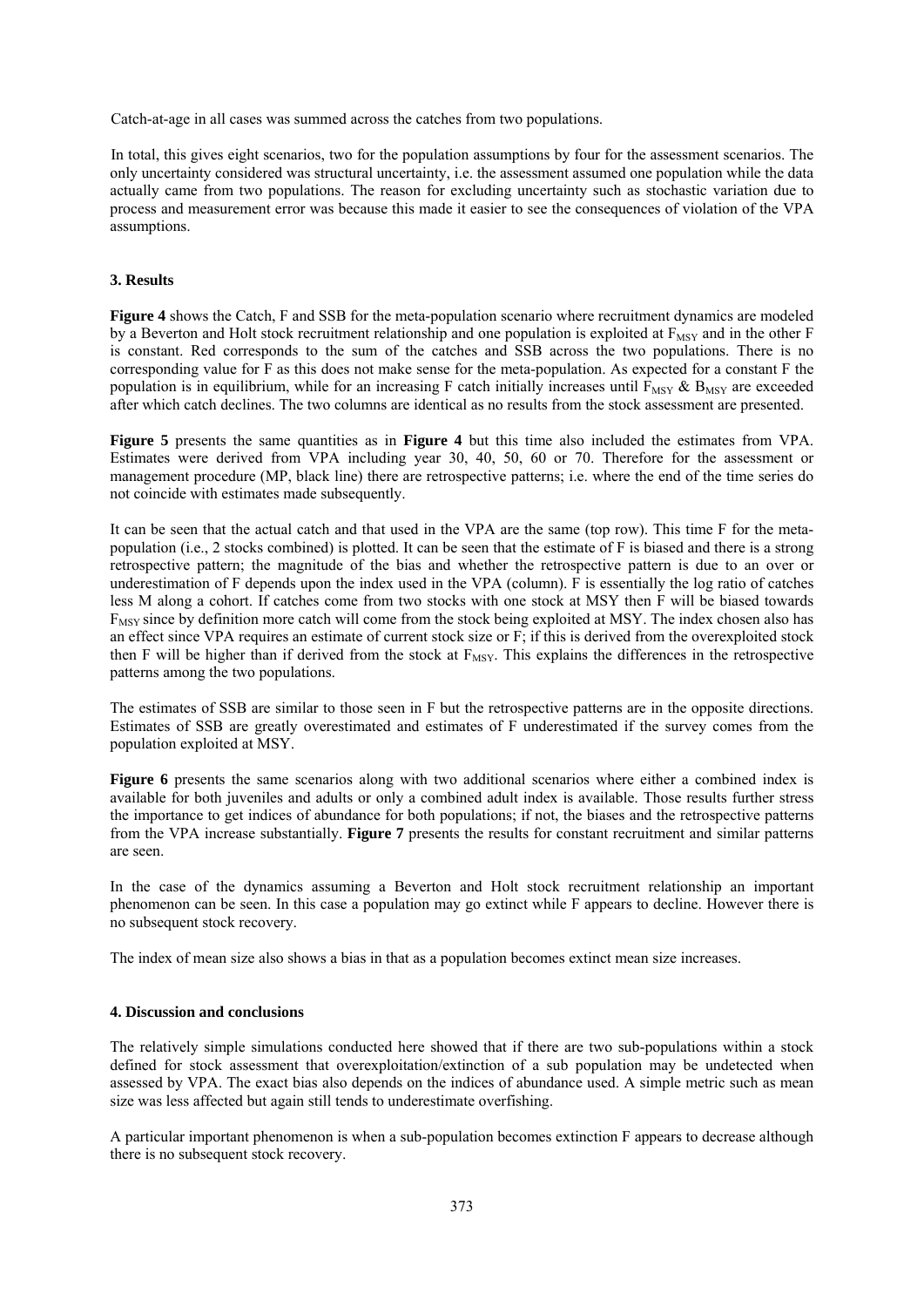This work shows the potential bias when using VPA to assess meta-populations and the importance of considering stock sub-structure. Therefore it is proposed to build simulation model to allow alternative hypotheses about stock dynamics to be modeled and then to evaluate alternative data collection regimes, stock assessment methods and management measures to be evaluated.

Such measures may be based on stock assessment models or empirical indices of directly measurable quantities, e.g., catch rate, size composition, tag recovery rate or survey estimates of abundance.

## **5. Acknowledgements**

This work was partly funded under the Atlantic-Wide Research Programme on Bluefin Tuna (ICCAT/GBYP Phase  $2 - 2011$ ).

#### **References**

- Carlsson, J., McDowell, J., Diaz-Jaimes, P., Carlsson, J.E.L., Boles, S.B., Gold, J.R. and Graves, J.E. 2004, Microsatellite and mitochondrial DNA analyses of Atlantic bluefin tuna (*Thunnus thynnus thynnus*) population structure in the Mediterranean Sea. Molecular Ecology, 13, 11, 3345-3356, Wiley Online Library.
- Fromentin, J.M. 2009, Lessons from the past: investigating historical data from bluefin tuna fisheries}, Fish and Fisheries, 10, 2, 197--216, Wiley Online Library.
- Kell, L.T., Dickey-Collas, M., Hintzen, N.T., Nash, R.D.M., Pilling, G.M. and Roel, B.A. 2009, Lumpers or splitters? Evaluating recovery and management plans for metapopulations of herring. ICES Journal of Marine Science, 66: 1776-1783.
- Kell, L.T., Mosqueira, I., Grosjean, P., Fromentin, J-M., Garcia, D., Hillary, R., Jardim, E., *et al*. 2007, FLR: an open-source framework for the evaluation and development of management strategies. ICES Journal of Marine Science, 64: 640-646.
- Krebs, C.J. 1994, Ecology: the Experimental Analysis of Distribution and Abundance, 4th edn. Harper Collins, New York. 801 pp.
- Levins, R. 1969, Some demographic and genetic consequences of environmental heterogeneity for biological control. Bulletin of the Entomological Society of America, 15: 237-240.
- Porch, C.E. 1997, A user's manual for VPA-2BOX version 2.0, National Marine Fisheries Service, Miami, Florida.
- Quinn, T. J., and Deriso, R. B. 1999, Quantitative Fish Dynamics. Oxford University Press, New York. 542 pp.
- Reiss, H., Hoarau, G., Dickey-Collas, M. and Wolff, W.G. 2009, Genetic population structure of marine fish: mismatch between biological and fisheries management units. Fish and Fisheries, doi:10.1111/j.1467- 2979.2008.00324.x
- Waples, R. S. and Gaggioti, O. 2006, What is a population? An empirical evaluation of some genetic methods for identifying the number of gene pools and their degree of connectivity. Molecular Ecology, 15: 1419- 1439.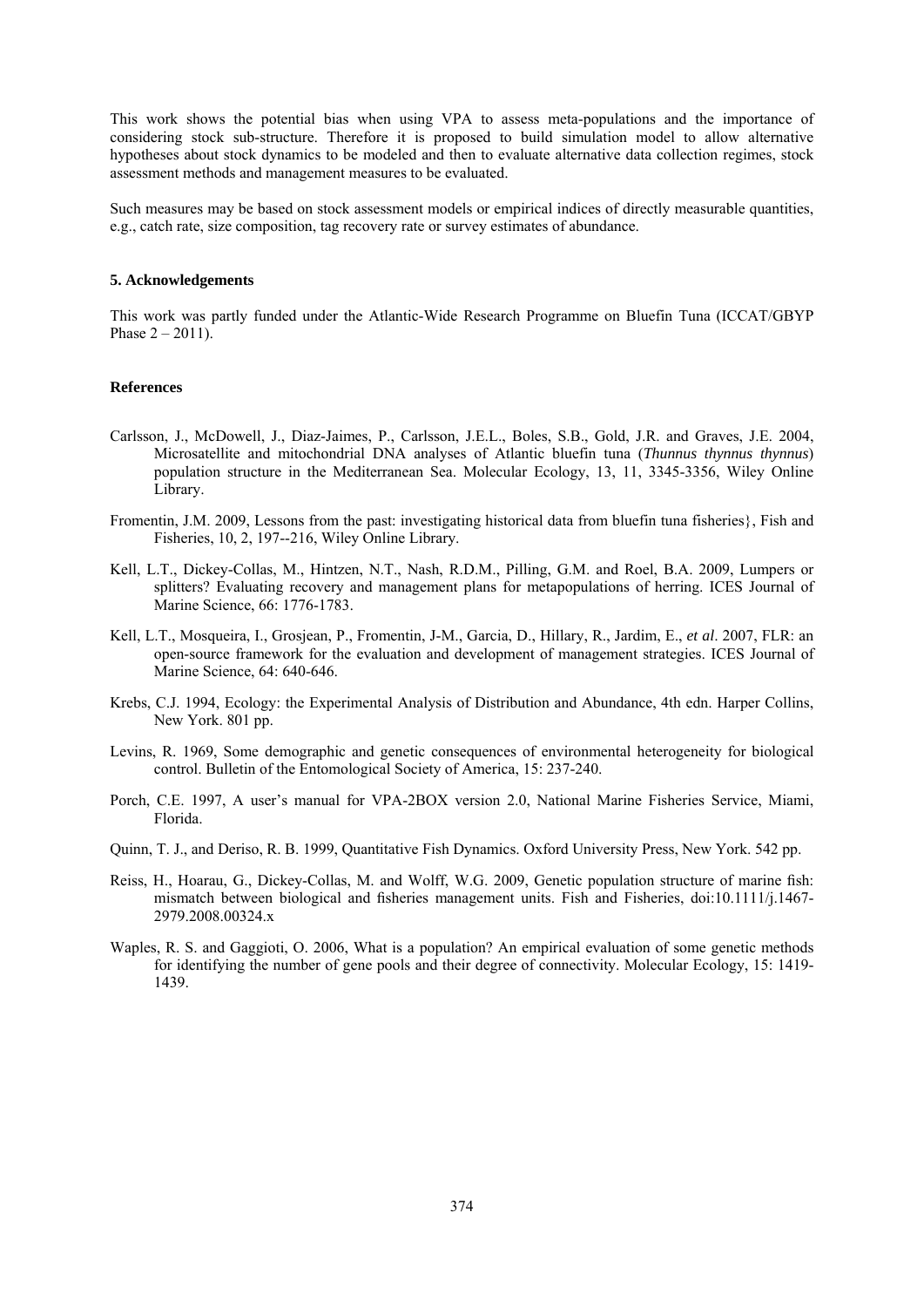

**Figure 1.** Weight, proportion mature, natural mortality and selectivity-at-age vectors, derived from Adapt-VPA stock assessment estimates for the period 1950 to 1990.



**Figure 2.** Expected or equilibrium dynamics contrasted for a Beverton and Holt stock recruitment relationship and constant recruitment; reference points F0.1 and FMSY are indicated.



**Figure 3**. Simulated times series, of F, catch, recruits, SSB, number in plus group and mean size for the four scenarios for the Operating Model.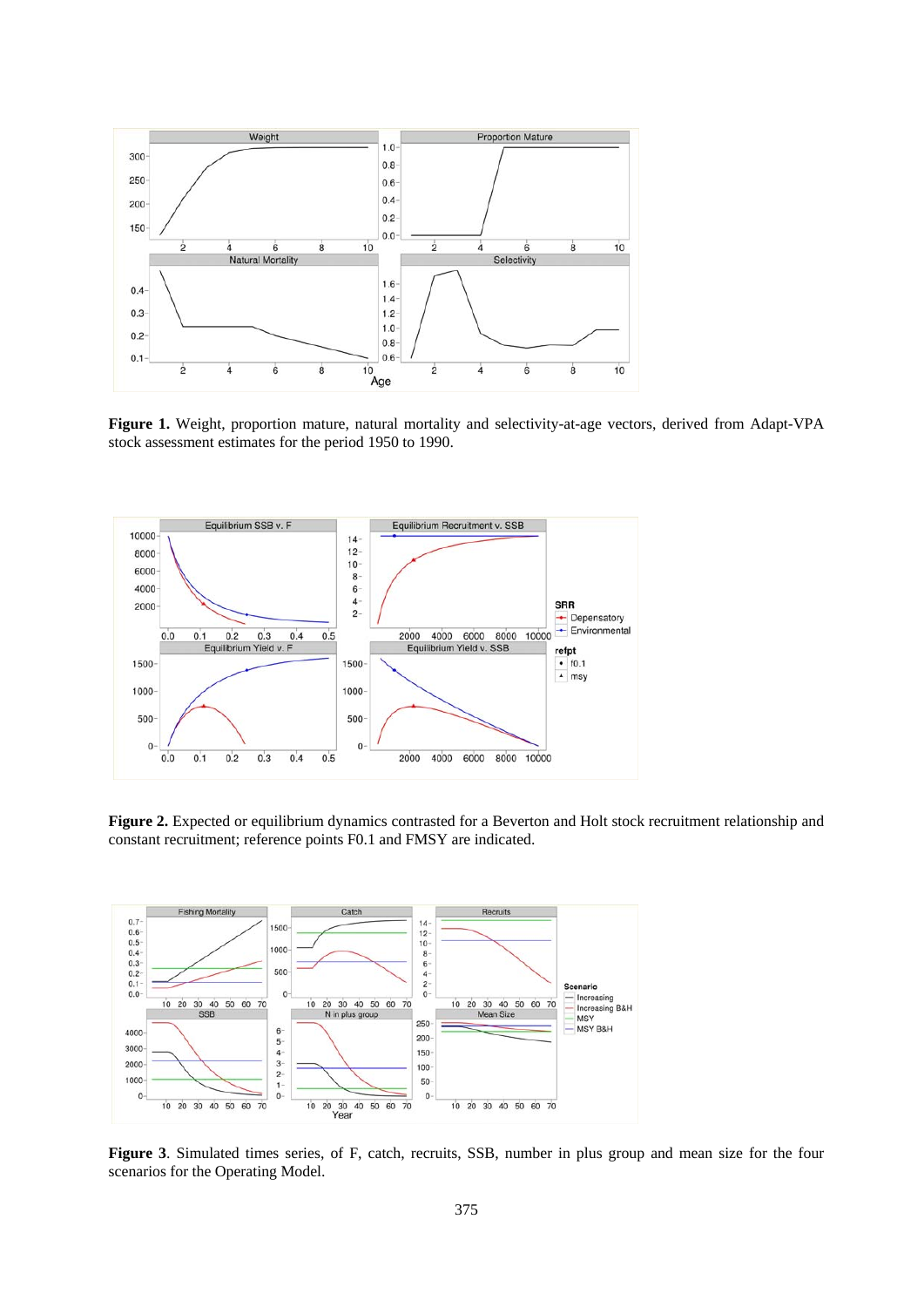

**Figure 4.** Assessed times series (black) for catch, F and SSB compared with simulated values, assuming constant recruitment; lines corresponding to simulated populations are for increasing F (orange) or constant F (brown) and conbined (red).



**Figure 5.** Times series, of catch, F and SSB, from the simulated populations with constant recruitment, as in figure 3 but including estimated values from VPA, in the 1st column the CPUE index is from the population with increasing F and in the 2nd constant F.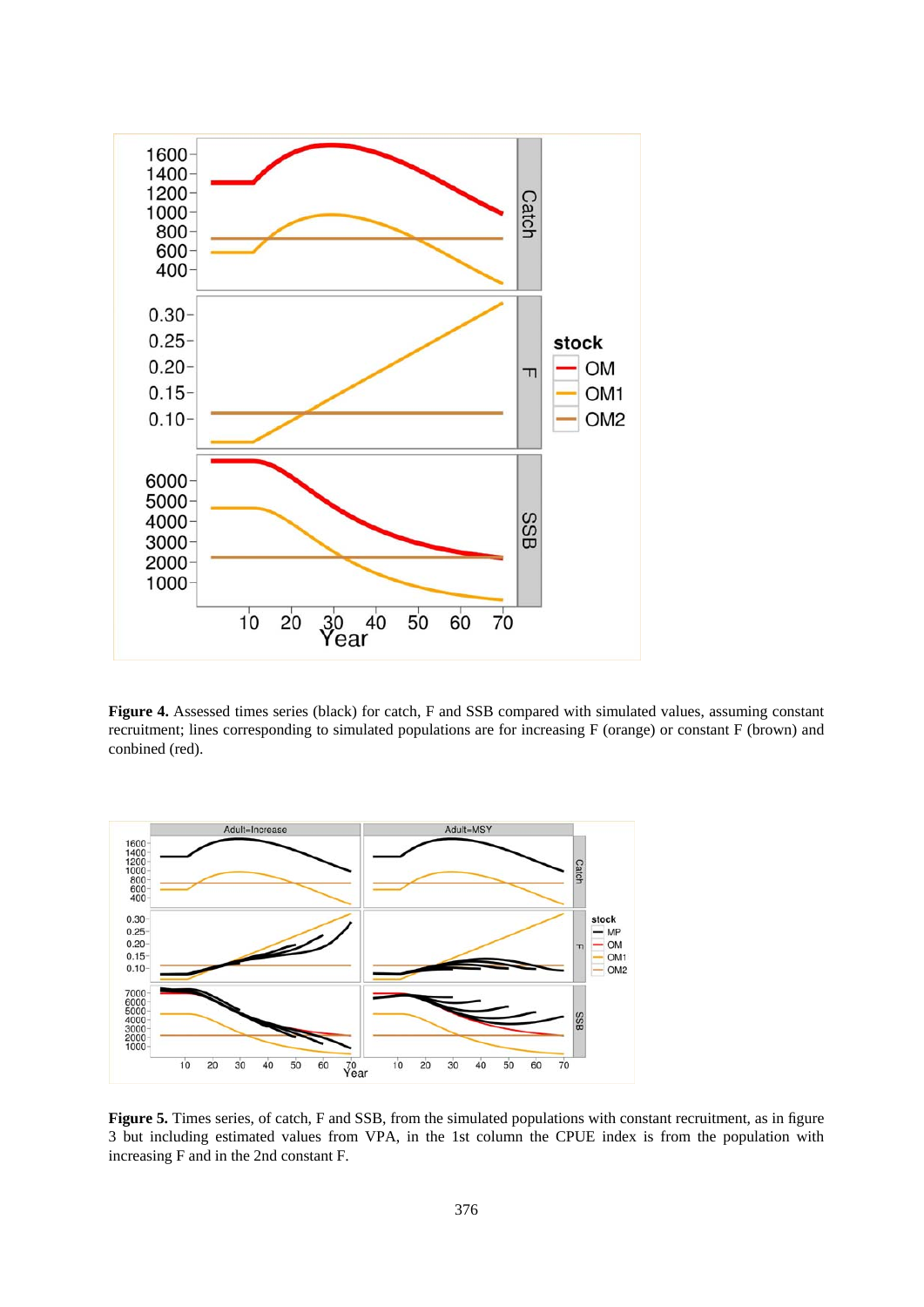

**Figure 6.** Times series, of catch, F, plus group F, recruits, number in the plusgroup, SSB and mean size, from the simulated populations with constant recruitment. Columns contrast the index of abundance used to calibrate the VPA.